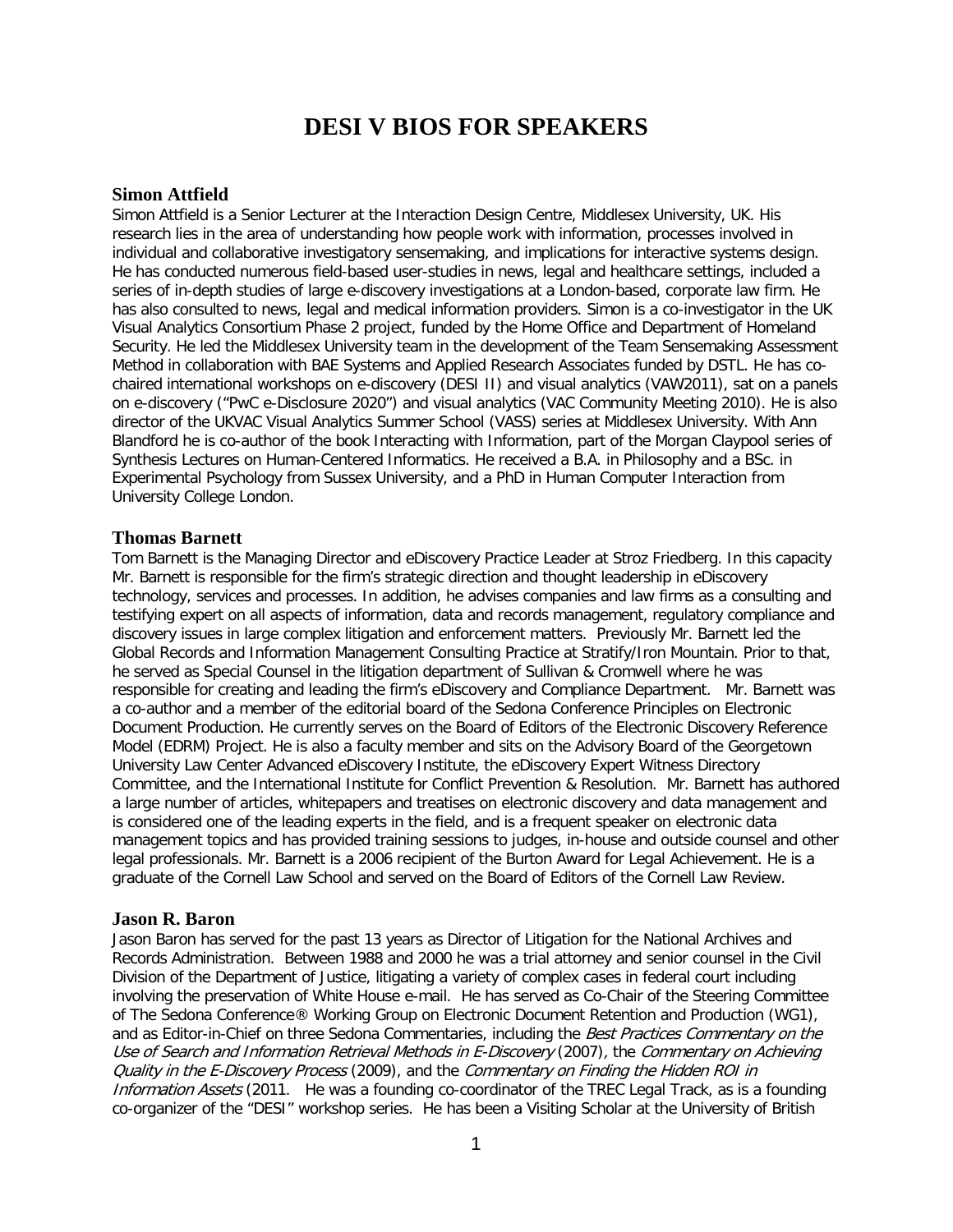Columbia, and is currently an Adjunct Professor at the University of Maryland's College of Information Studies. Mr. Baron also serves on the advisory board of the Georgetown Law Center Advanced E-Discovery Institute, and has served on the Board of Directors of ARMA International. He is a recipient of the Emmett Leahy Award, an international honor recognizing career achievement in records and information management. Mr. Baron is a graduate of Wesleyan University and the Boston University School of Law.

## **Bennett B. Borden**

Bennett Borden is a partner in Drinker Biddle's Commercial Litigation Practice Group and Co-chair of the Information Governance and eDiscovery Group. He is also an officer of the firm's eDiscovery subsidiary, [Drinker Discovery Solutions LLC,](http://www.drinkerdiscoverysolutions.com/) which provides state of the art eDiscovery technology and services to the firm's clients. Bennett is a globally recognized authority on the legal, technology and policy implications of digital information. Bennett has focused his career on helping clients use the power of information governance to drive strategic litigation outcomes, reduce e-discovery costs, and improve business operations. Bennett is Chair of the Internet Relationships and Cloud Computing Committee and Vice Chair of the eDiscovery and Digital Evidence Committee of the Science and Technology Law Section of the ABA. He is also a founding member of the steering committee for the Electronic Discovery Section of the District of Columbia Bar, an Information Governance drafting group member of The Sedona Conference, an Advisory Committee Member for the Georgetown Paralegal Studies Program and a Board Member for the D.C. Chapter of ARMA. He is a frequent speaker and author, and has guest lectured including at Georgetown University Law Center, the University of Virginia Law School, and the University of Maryland College of Information Studies.

## **Dan Brassil**

Dan Brassil is a Principal Consultant H5. He provides expertise in information retrieval, linguistics and solutions design. Since joining the company in 2005, he has served in key leadership roles on H5 engagements, consulting with clients to identify strategies for capturing relevant subject matter from large document populations and overseeing the implementation of these strategies, ensuring they meet client needs and objectives. He previously served as an associate director in H5's Professional Services group and was head of research, modelling and analysis. Prior to joining H5, Mr. Brassil taught linguistics at the University of California, San Diego and his work has been published in linguistics and information retrieval journals such as Artificial Intelligence and the Law and Proceedings of the IEEE International Conference on Systems, Man and Cybernetics. Mr. Brassil received his B.A. with honors from the University of California, Santa Cruz and his M.A. in linguistics from the University of California, San Diego.

# **William Butterfield**

Bill Butterfield is a partner at Hausfeld LLP, a global claimants' law firm. He focuses his practice on antitrust litigation, financial services litigation and electronic discovery. Mr. Butterfield developed his interest in electronic discovery in the early 1990's when he helped design and implement an electronic document repository to manage more than 15 million pages of documents in a complex securities case. He has testified as an expert witness on e-discovery issues, and speaks frequently on that topic domestically and abroad. Mr. Butterfield is vice chair of the Steering Committee of The Sedona Conference® Working Group on Electronic Document Retention and Production, where he served as editor-in-chief of the Case for Cooperation (2009), and was a co-editor of The Sedona Conference® Commentary On Preservation, Identification and Management of Sources of Information that are Not Reasonably Accessible (2008). He is also a member of Sedona Conference® Working Group on International Electronic Information Management, Discovery and Disclosure. In 2011, Mr. Butterfield testified before the House Judiciary Committee, Subcommittee on the Constitution, regarding the costs and burden of civil discovery. Mr. Butterfield is an adjunct professor at American University, Washington College of Law, where he teaches a course on electronic discovery. He also serves on the Masters Conference Advisory Board, and on the Advisory Board for the Georgetown University Law Center Advanced E-Discovery Institute.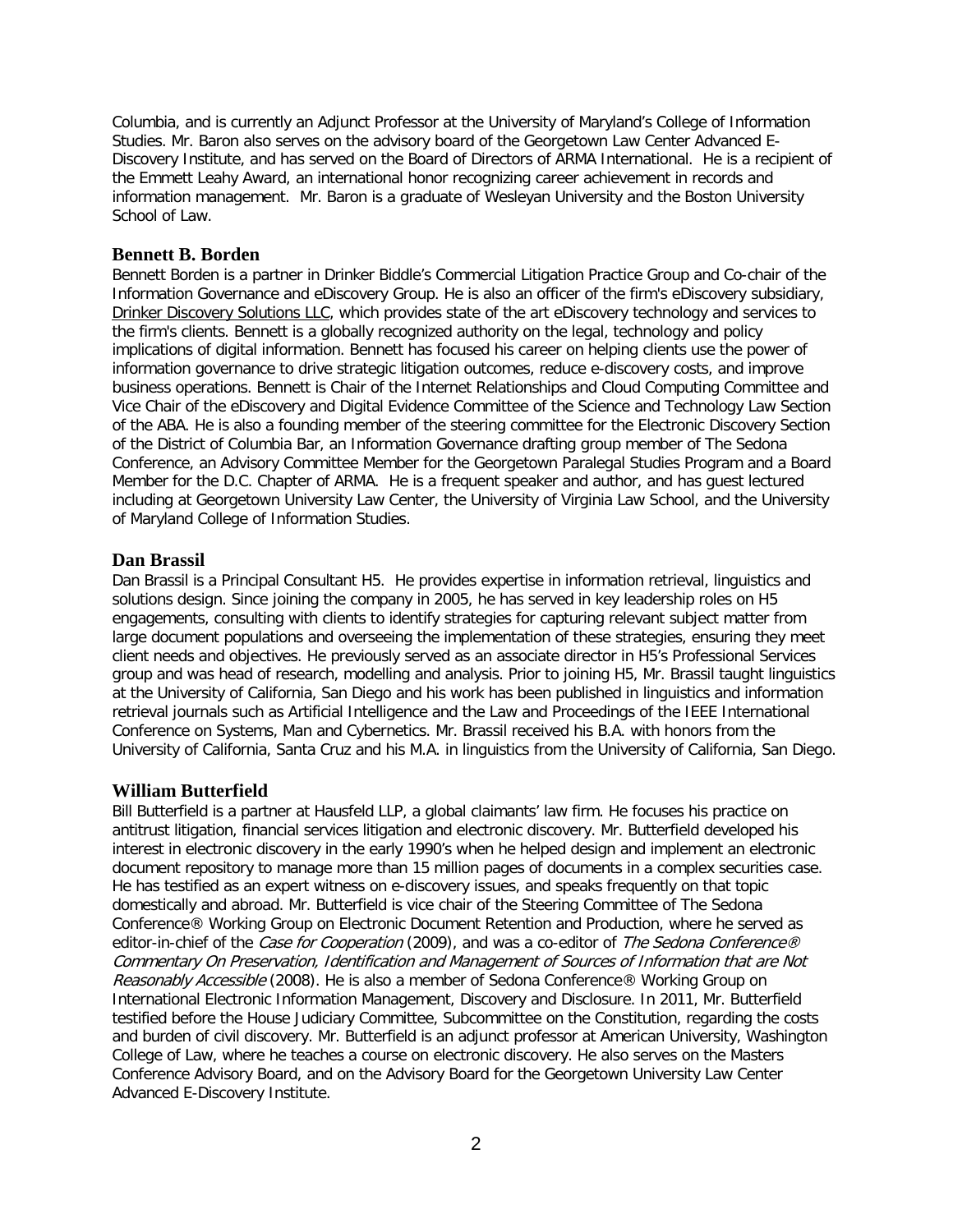## **Lawrence Chapin**

Lawrence Chapin is an attorney in New York City engaged in managing complex projects in the banking and financial services fields for a global e-discovery provider. His prior e-discovery work involved mass tort litigation, pharmaceutical regulation and patent prosecution. His previous publications include writings on the role of narrative in electronic discovery. His return to the law in this field follows careers as labor law litigator, Wall Street executive in the international equity markets, and non-profit chief executive officer. He received a B.A. in History from Hartwick College, a J.D. from Hofstra University Law School, an LL.M. in Labor Law from New York University School of Law, and a M.Div. from Union Theological Seminary (Richmond).

## **Jack G. Conrad**

Jack Conrad is a Lead Research Scientist in the Catalyst Lab at Thomson Reuters Global Resources near Zurich. He currently focuses on the development and leveraging of technologies to provide cross-Thomson Reuters business solutions. His research areas cover a broad spectrum of Information Retrieval topics. Some of these include document clustering and deduplication for knowledge management systems, resource selection in massive data environments, and document structure analysis for legal texts. While working at Thomson Reuters Corporate R&D, Jack researched and implemented resource discovery techniques for applications in an operational environment consisting of tens of thousands of databases and developed and evaluated algorithms for real-time fuzzy duplicate detection in large document repositories. Most recently he was on the research & development team that created WestlawNext's search and navigation components. He has authored numerous technical papers and has several patents and patents pending. Jack completed his graduate studies in English (Linguistics) at the University of British Columbia-Vancouver and in Computer Science (Information Retrieval) at the University of Massachusetts-Amherst. His undergraduate fields of study were Electrical Engineering and English at Marquette University in Milwaukee.

## **Conor R. Crowley**

Conor Crowley, Esq., CIPP/US/E, is the founder of Crowley Law Office, providing corporate and law firm clients with cost--effective, practical advice in all areas of information governance: e-discovery readiness and responsiveness, information management and data privacy. Crowley Law Office also partners with litigation counsel to serve as e-discovery counsel in complex litigation matters, and to provide expert testimony and special master services on e-discovery issues. Conor is the Chair of The Sedona Conference Working Group on Best Practices for Electronic Document Retention and Production in addition to being the Editor-in-Chief of The Sedona Conference Commentary on Proportionality in E-Discovery, and Senior Editor of a number of The Sedona Conference's publications Including The Sedona Conference Commentary on Legal Holds and The Sedona Principles (Second Edition): Best Practices Recommendations & Principles for Addressing Electronic Document Production. He is also a member of the International Association of Privacy Professionals, the Advisory Board for Georgetown University Law Center's Advanced E-Discovery Institute and the Board of Advisors for BNA's Digital Discovery & e-Evidence.

# **Manfred J. Gabriel**

Manfred Gabriel is a Principal in KPMG's Forensic Technology Services practice, where he focuses on electronic discovery. He provides clients with a wide range of services from enterprise-level e-discovery management to delivery on large, complex e-discovery projects. Manfred has many years of experience advising leading companies on various key areas including: responding to litigation e-discovery requests, including data identification and collection, data processing and hosting, and structuring document reviews, quality control, and document productions; advanced e-discovery workflows, with a particular focus on technology-assisted review or predictive coding, statistical sampling and statistical process control, as well as streamlining and integrating the various aspects of complex e-discovery projects; and litigation readiness, including litigation holds and data preservation. In addition, Manfred assists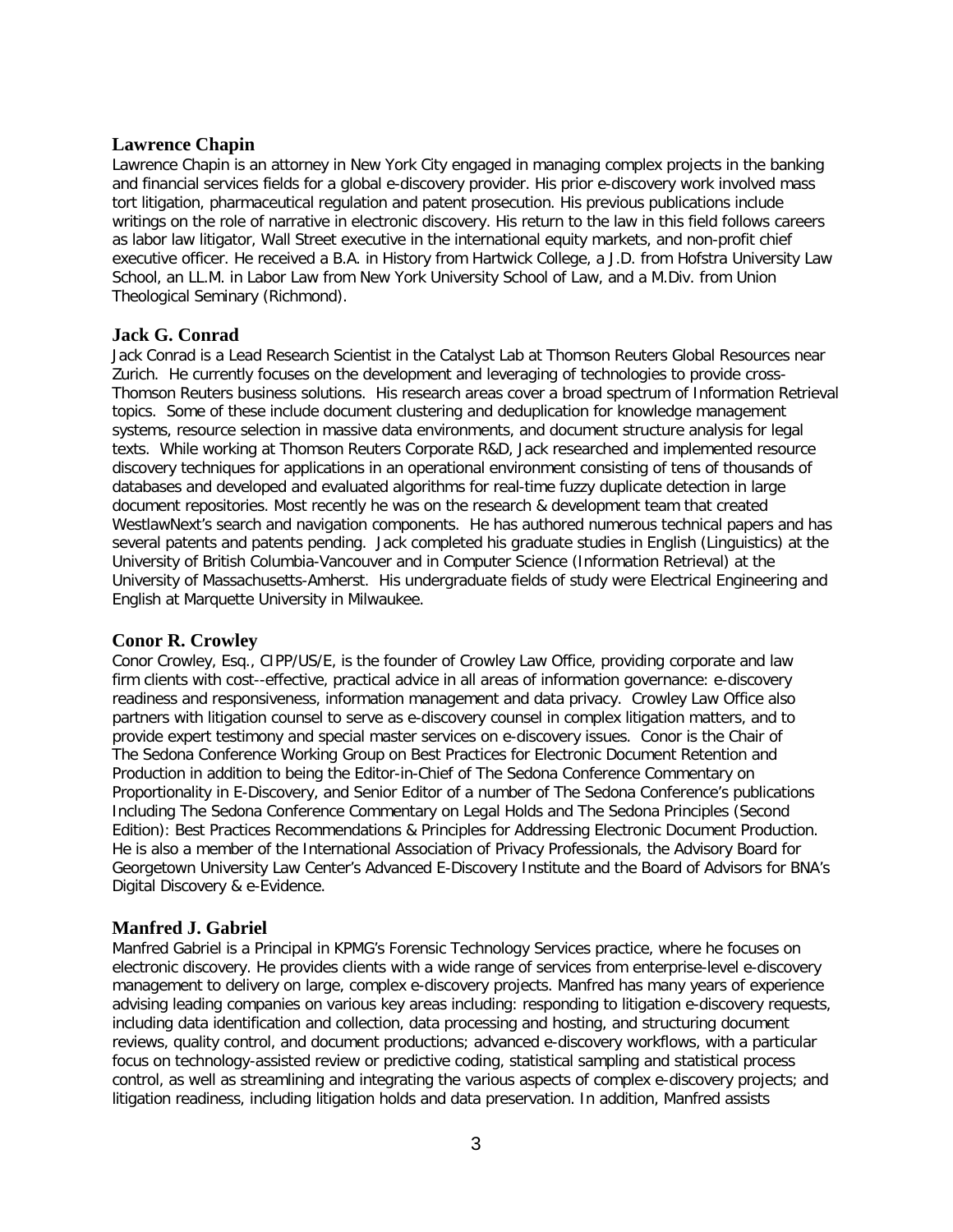companies to put into place efficient systems and innovative technologies to control cost and risk in ediscovery. As a former practicing antitrust attorney, Manfred has successfully assisted clients respond to large, fast-paced regulatory requests, such as Second Requests in merger investigations and CIDs. He has worked with Fortune 1000 companies in several industries, including high tech, transportation, pharmaceuticals, and financial services. He received his J.D. from Columbia University School of Law, a German law degree from LMU Munich, and is admitted to practice in New York, Massachusetts, and Germany.

## **Hans Henseler**

Hans Henseler received his masters degree in Computer Science from Delft University of Technology and holds a Ph.D. on Artificial Neural Networks from the University of Maastricht in the Netherlands. In 1992 he founded the department of forensic computer science at the Netherlands Forensic Science institute and in 1996 he was vice chairmen of the International Organisation on Computer Evidence (IOCE). From 1998-2000 he was director at the Netherlands Institute of Applied Research, information systems division which specializes in knowledge management, language technology, image processing and logistical information systems. From 2000-2006 he was chief technology officer at ZyLAB and responsible for the development, testing and support of ZyLAB's E-Discovery software suite. In 2006 Hans became director Forensic Technology Solutions at PricewaterhouseCoopers. In 2009 Hans became part time professor in E-Discovery at the Amsterdam University of Applied Sciences and in 2010 he left PwC and is currently managing partner at Fox-IT Forensics and specializes in commercial E-Discovery services and solutions.

## **Amanda Jones**

Amanda Jones has over seven years of experience applying advanced linguistic strategies to complex information retrieval projects in the field of e-discovery. In her current role as Senior Search Consultant at Xerox Litigation Services, Amanda oversees technology-assisted review and search technology and consulting. In this role, Amanda supports corporate legal departments and law firms in formulating and validating defensible information retrieval strategies to maximize the efficacy of their document review projects. Prior to Xerox, Amanda led and managed projects for the Linguistic Technology Group at H5, where she designed and supervised the implementation of linguistic models for document classification in e-discovery. Amanda holds a B.A. in Linguistics from the University of Texas at Austin and an M.A. in Linguistics from the University of California, Los Angeles.

# **Gilbert S. Keteltas**

Gil Keteltas is a partner at Baker Hostetler in Washington, D.C., where he serves as Co-National Lead of the firm's e-discovery practice. Gil acts as an e-discovery advocate in significant and complex litigation and advises global companies on the creation and deployment of discovery response programs. Gil is editor of, and a regular contributor to, Baker Hostetler's *Discovery Advocate* blog. Gil is active in The Sedona Conference, serves on the Advisory Board of Georgetown Law's Advanced E-Discovery Institute, Planning Committee and faculty and regularly teaches seminars on electronic discovery and electronic evidence. His publications include chapters in *Electronic Evidence: Law and Practice* ("Discovery of Electronic Evidence," ABA Section of Litigation, 2d Ed. 2008), E-Discovery and Data Privacy: A Practical Guide ("U.S. E-Discovery," Kluwer Law Int'l 2011) and Calculating and Proving Damages ("Damages and Discovery," Law Jrnl. Press 2011). He received his degrees from Cornell and Georgetown University Law Center.

## **David D. Lewis**

Dave Lewis, Ph.D. [\(www.DavidDLewis.com\)](http://www.daviddlewis.com/) is a Chicago-based consultant on information retrieval, applied statistics, data mining, natural language processing, and electronic discovery. He co-founded the NIST TREC Legal Track with Jason Baron and Doug Oard, and created the first public data set for ediscovery research. Dr. Lewis has designed algorithms and processes for e-discovery software and service providers, and has served as a consulting or testifying expert on issues of predictive coding and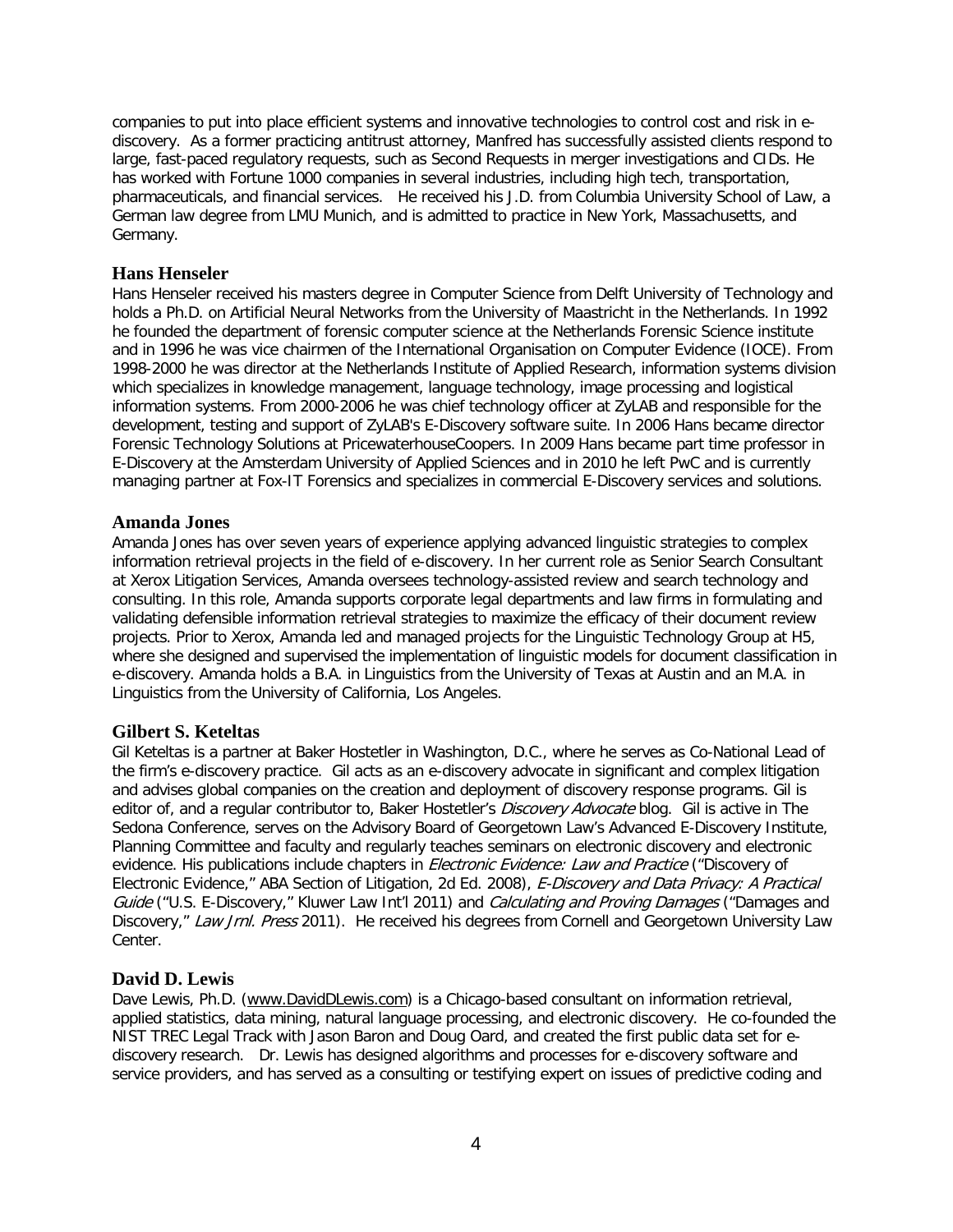statistical quality control in e-discovery cases such as Kleen Products, Actos, Da Silva Moore, and FHFA. He is a Fellow of the American Association for the Advancement of Science.

## **Debra Logan**

Debra Logan is a vice president and distinguished analyst in Gartner Research where she has worked for ten years. Debra is currently the lead analyst for Gartner's e-discovery research. As such, she leads the production of written research, performs market evaluations and advises Gartner clients on the technology aspects of the e-discovery process. She also covers enterprise content management, records management, knowledge management and worker productivity, intellectual capital, and intellectual property topics and compliance as related to documentation and records. Prior to joining Gartner, Ms. Logan was an independent consultant to IT organizations in the United Kingdom and Europe, helping them to formulate strategies and evaluate technologies around information governance. She had previously worked for a company that specialized in knowledge-based systems and artificial intelligence applications. Ms. Logan graduated from Washington and Jefferson College and holds an M.A. in information science from the University of Pittsburgh.

## **Amir Milo**

Amir is a co-founder and CEO of Equivio. Prior to Equivio, Amir co-founded and was vice president of marketing and business development at Xyleme, a company specializing in XML-based content management systems. At Xyleme, Amir was responsible for product strategy, the development of sales channels, and the penetration into new markets and regions. Before Xyleme, Amir served as a director of software development at Amdocs, the market leader in customer experience systems for communications companies. In this role, Amir led billing system projects for communications companies in the U.S., Europe and the Middle East. As the account manager for these projects, Amir had overall responsibility for the customer, including sales, development, implementation and ongoing customer service. Amir holds bachelor's and master's degrees in computer science from the Technion in Israel, and an MBA from the University of Toronto.

# **Douglas W. Oard**

Douglas Oard is a Professor at the University of Maryland, with joint appointments in the College of Information Studies and the Institute for Advanced Computer Studies (UMIACS) and affiliate appointments in the Computer Science Department and the Applied Mathematics, Statistics, and Scientific Computation Program. Dr. Oard earned his Ph.D. in Electrical Engineering from the University of Maryland. His research interests center around the use of emerging technologies to support information seeking by end users, with his recent work focusing on cross-language information retrieval, searching conversational media, and entity linking. Dr. Oard served as a coordinator for the TREC Legal Track for all six years. Additional information is available at http://terpconnect.umd.edu/~oard.

# **Chris Paskach**

Chris Paskach is the National Service Network Leader for Forensic Technology Services for KPMG LLP. He coordinates the services and technologies offered by KPMG's Records and Information Management (RIM), Digital Evidence Recovery (DER), and Evidence and Discovery Management (EDM) services teams, including the eDiscovery processing, analysis and hosting services provided from KPMG's Cypress Technology Center (CTEC) in Cypress, California. Mr. Paskach regularly consults with counsel on electronic discovery and discovery management issues related to investigations, litigation, commercial disputes and business claims. He has extensive experience in information planning and systems design to support the investigation and dispute resolution processes. He has more than 35 years of experience assisting companies in a wide range of industries, including financial services, consumer products, pharmaceuticals, telecommunications, manufacturing and distribution. His experience includes deposition and expert testimony in both federal and state courts.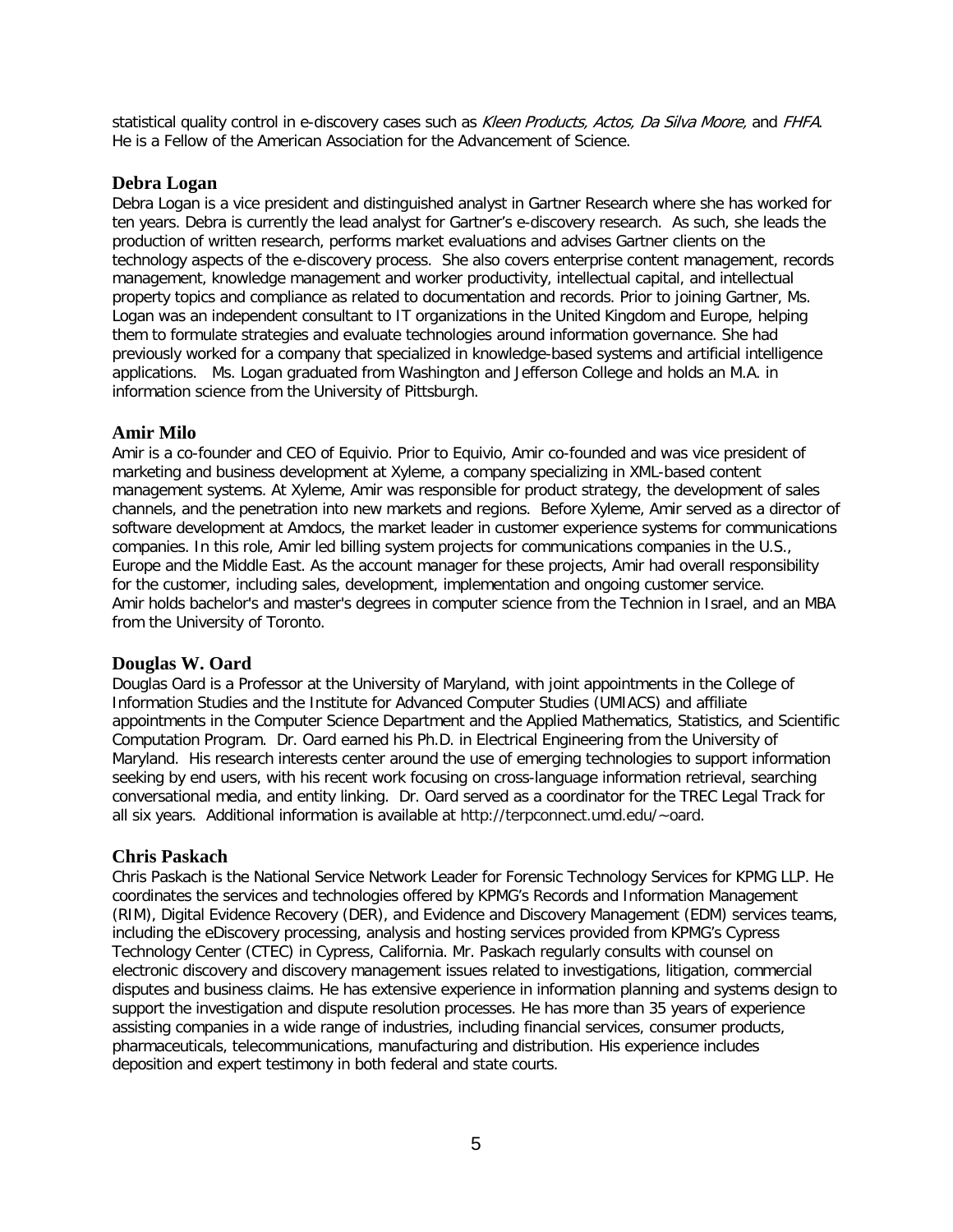## **Daniel L. Regard**

Dan Regard is a nationally recognized electronic evidence expert with over 20 years experience in consulting to legal and corporate entities. A programmer and an attorney by training, Mr. Regard has conducted system investigations, created data collections, and managed discovery on some of the highest profile investigations of the last decade. He is responsible for the development and implementation of case and matter strategies that leverage technology to clients' best advantage in both litigations and investigations. Mr. Regard has national and international experience advising on such issues as electronic discovery, computer forensics, database development, application software, data analysis, and repository services. He has worked as a testifying expert and as a court appointed neutral on issues of electronic discovery, computer science, and computer forensics. Dan is the co-founder of Intelligent Discovery Solutions, Inc. He is a director of the Institute of Computer Forensic Professionals and a long time associate of the Certified Fraud Examiners. He is a member of the Sedona Conference WG1: Electronic Document Retention and Production, and WG6: International Electronic Information Management, Discovery and Disclosure. He is a board member of Georgetown Advanced Institute for e-Discovery. He is an editorial advisory board member of Law Technology News. He is a founding member of the Master's Cabinet for electronic discovery and records management. He is a director with the American College of E-Discovery Neutrals. He is the founder of b-Discovery, a monthly e-discovery networking group that meets throughout the United States.

## **Jean-Michael Renders**

Jean-Michel Renders joined Xerox Research Centre Europe as a Research Scientist in 2001. His domain of interest mainly lies in Machine Learning techniques applied to multi-modal, multi-lingual Information Access, statistical Natural Language Processing and intelligent Crowdsourcing. He is currently leading several projects with applications to customer care, financial services and litigation. Before joining XRCE, Jean-Michel was a data mining consultant in the Energy and Financial sectors. He completed his PhD in 1993, in the field of evolutive Artificial Neural Networks for industrial process control.

## **Johannes C. Scholtes**

Johannes Scholtes holds the extraordinary Chair in Text Mining from the Department of Knowledge Engineering at the University of Maastricht and he is a senior research fellow of the Dutch School for Information and Knowledge Systems (SIKS). In addition, Scholtes is Chairman and Chief Strategy Officer of ZyLAB. Before joining ZyLAB in 1989, Scholtes was a lieutenant in the intelligence department of the Royal Dutch Navy. Scholtes holds a M.Sc. in Computer Science and a Ph.D. in Computational Linguistics.

## **Eric J. Schwarz**

Eric Schwarz is a Principal at Ernst & Young. Eric has led global engagements for clients based in the United States and abroad and has testified as an expert in computer forensic science and electronic discovery. He has worked on matters such as insider trading investigations, foreign regulatory agency investigations, intellectual property disputes, Securities and Exchange Commission investigations, parallel proceedings and multi-state class action lawsuits. He is a participant in The Sedona Conference Working Group on Electronic Document Retention and Production, as was one of the co-chairs of Sedona's litigation hold special project team. He is certified as a seized computer evidence recovery specialist (SCERS) and as a computer investigator in an automated environment by the Federal Law Enforcement Training Center. Eric has developed training courses in computer forensics, electronic document discovery and cyber fraud investigation techniques for corporate, legal and law enforcement groups throughout the United States, and has been a guest instructor for the Federal Law Enforcement Training Center in its SCERS certification training course. Eric holds a bachelor's degree in economics from the University of Western Ontario and an MBA from Boston University.